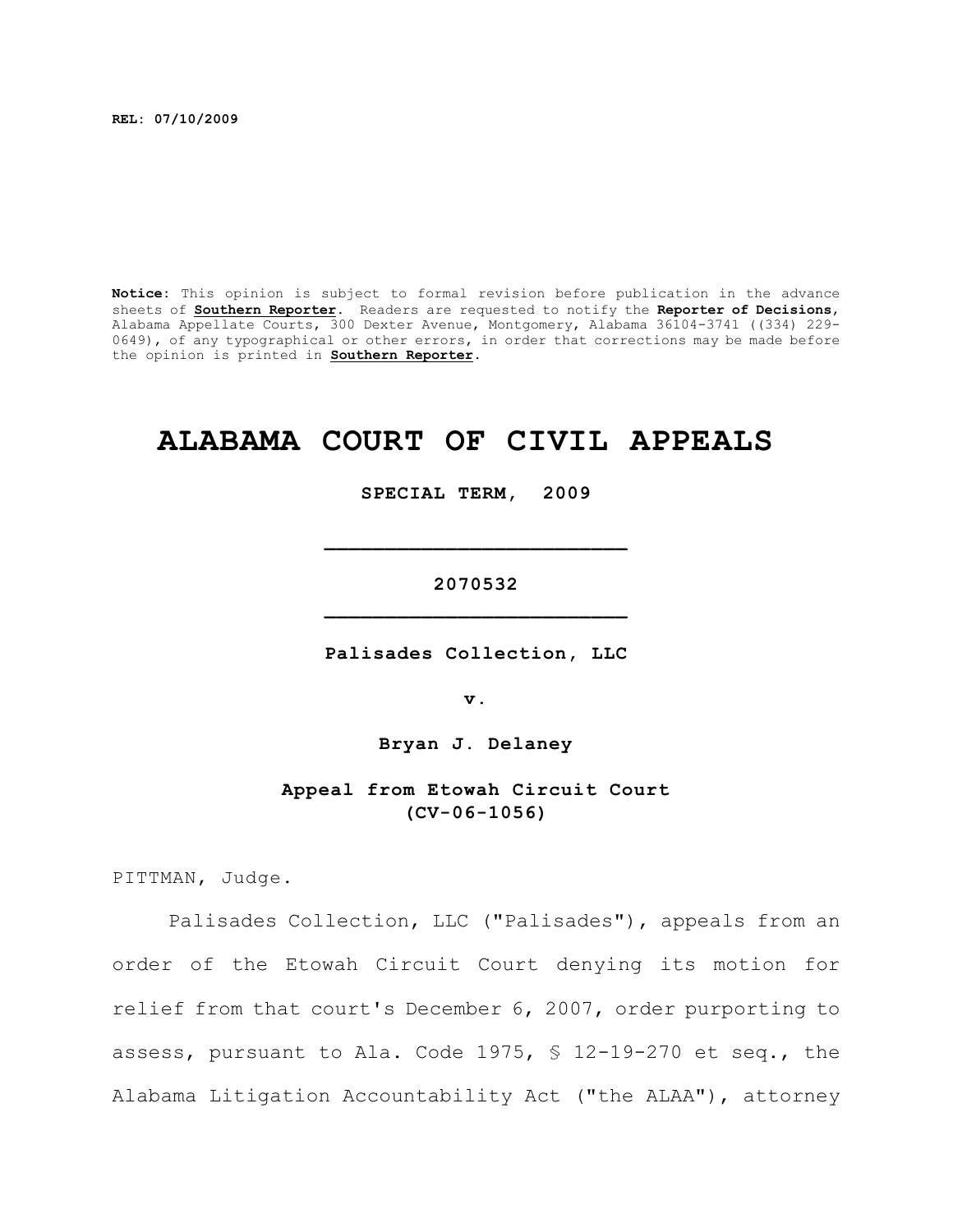fees against Palisades following the October 5, 2007, entry of a summary judgment in favor of the defendant, Bryan J. Delaney. We reverse the trial court's order denying relief.

Palisades sued Delaney in August 2006 on an accountstated claim; damages in the amount of \$11,895.35 were sought. After Delaney's motion to dismiss the action was denied, Delaney answered the complaint with a general denial and asserted that sanctions were due to be imposed upon Palisades under the ALAA because, Delaney said, the account-stated claim was filed "without a legal or factual basis." Delaney later amended his answer to affirmatively assert that the claim asserted by Palisades was time-barred under the applicable statute of limitations and under the doctrine of laches.

Delaney moved for a summary judgment in his favor based upon his affirmative defenses; in a supporting memorandum, Delaney requested a hearing on his request for ALAA sanctions. That motion was set for an October 4, 2007, hearing. Although Palisades apparently served Delaney, via mail, with a response in opposition to the summary-judgment motion two days before the scheduled hearing, and although the trial court was apparently aware of the contentions made in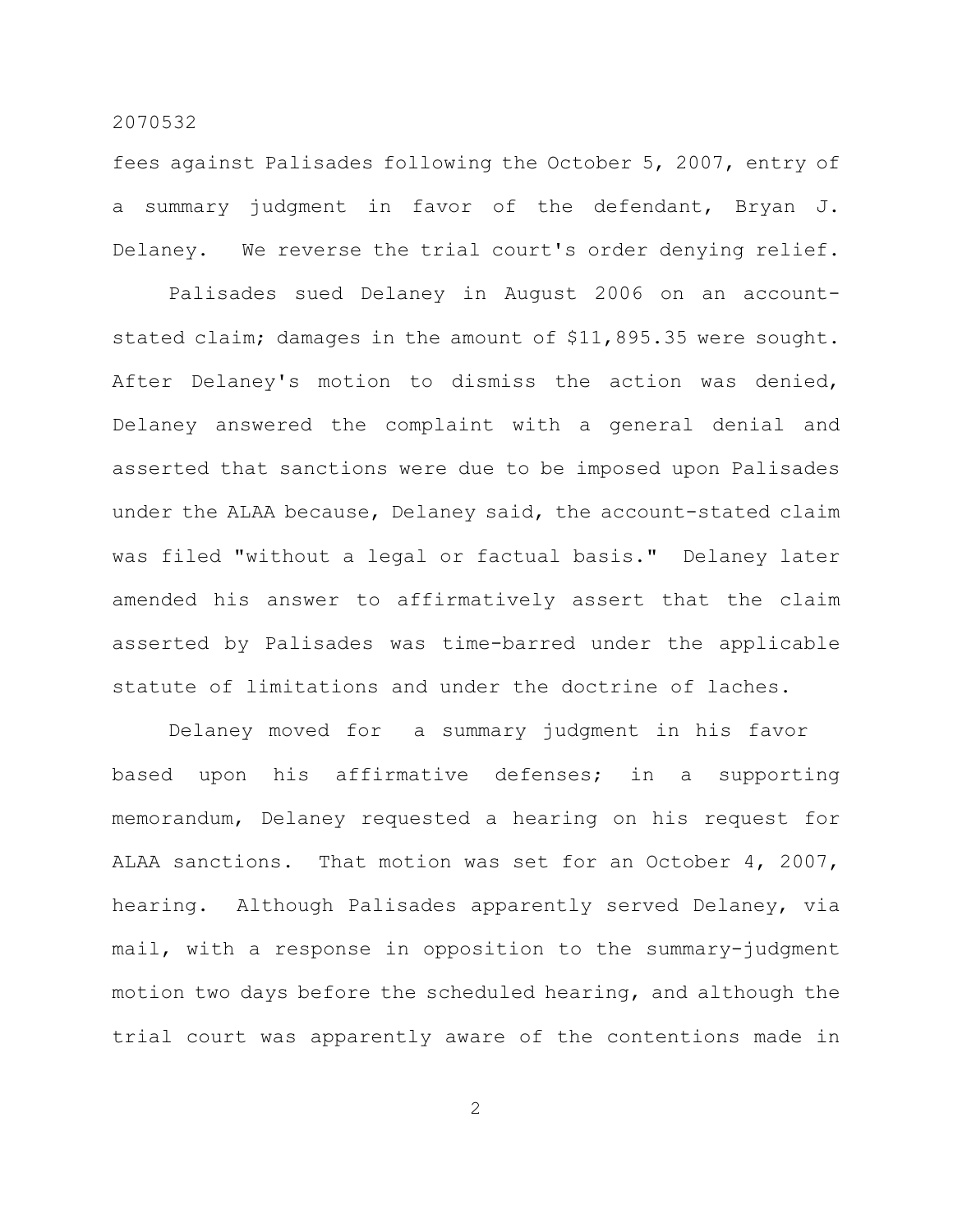that response, that response was not filed in the trial court until October 12, 2007, eight days after the hearing and seven days after the trial court had entered a judgment stating: "Defendant's motion for summary judgment is hereby granted. Done this 5th day of October, 2007." The trial court did not state in its judgment that Delaney was entitled to sanctions under the ALAA, nor did the trial court schedule any subsequent hearing on the issue of Delaney's entitlement to relief under the ALAA. Neither party filed a postjudgment motion, and Palisades did not appeal from the summary judgment.

On December 5, 2007, well after the 30-day period for filing a motion to alter, amend, or vacate the judgment had passed (see Rule 59(e), Ala. R. Civ. P.), Delaney filed what he labeled a motion for Palisades "to pay expenses associated with the defense of this matter under the" ALAA, asserting that the claim asserted by Palisades had been without a legal or factual basis and noting that no appeal had been taken from the summary judgment in his favor. The trial court, on December 6, 2007, entered an order purporting to summarily grant Delaney's ALAA request and directing Palisades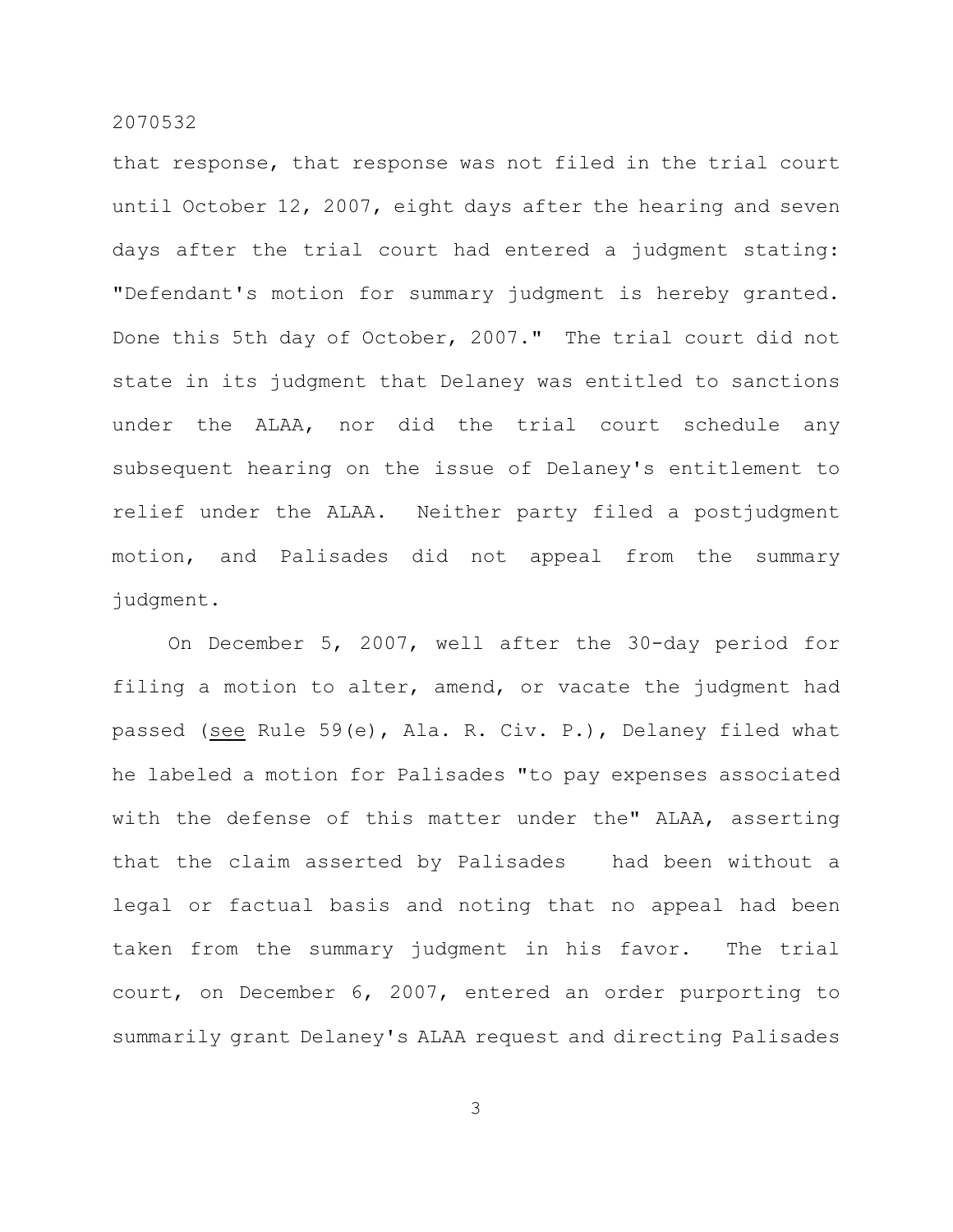to pay Delaney \$2,572 as an attorney fee. On December 11, 2007, Palisades filed a motion for relief from the trial court's December 6, 2007, order; in that motion, Palisades contended, among other things, that the trial court had lacked jurisdiction to enter that order, that the trial court had erroneously concluded that the claim asserted by Palisades had lacked a factual or legal basis, and that no reasons had been stated for the sanctions imposed. The trial court, after a hearing, entered an order on January 22, 2008, indicating that Delaney's ALAA claim was denied; however, on the next day, January 23, 2008, the trial court entered an order setting aside that order as having been entered in error and stating that Palisades' motion for relief was denied.

Rule 60(b), Ala. R. Civ. P., provides that a trial court may relieve a party from a final judgment or order $^{\rm 1}$  for certain reasons, including that the order is "void." See Rule 60(b)(4), Ala. R. Civ. P. The denial of a Rule 60(b) motion

<sup>&</sup>lt;sup>1</sup>The December 6, 2007, order was itself an appealable final judgment. "[A] final judgment regarding the collateral issues of costs and attorney fees ... will itself support an appeal." Liberty Mut. Ins. Co. v. Greenway Enters., Inc., [Ms. 2070393, March 13, 2009] \_\_\_ So. 3d \_\_, \_\_\_ (Ala. Civ. App. 2009).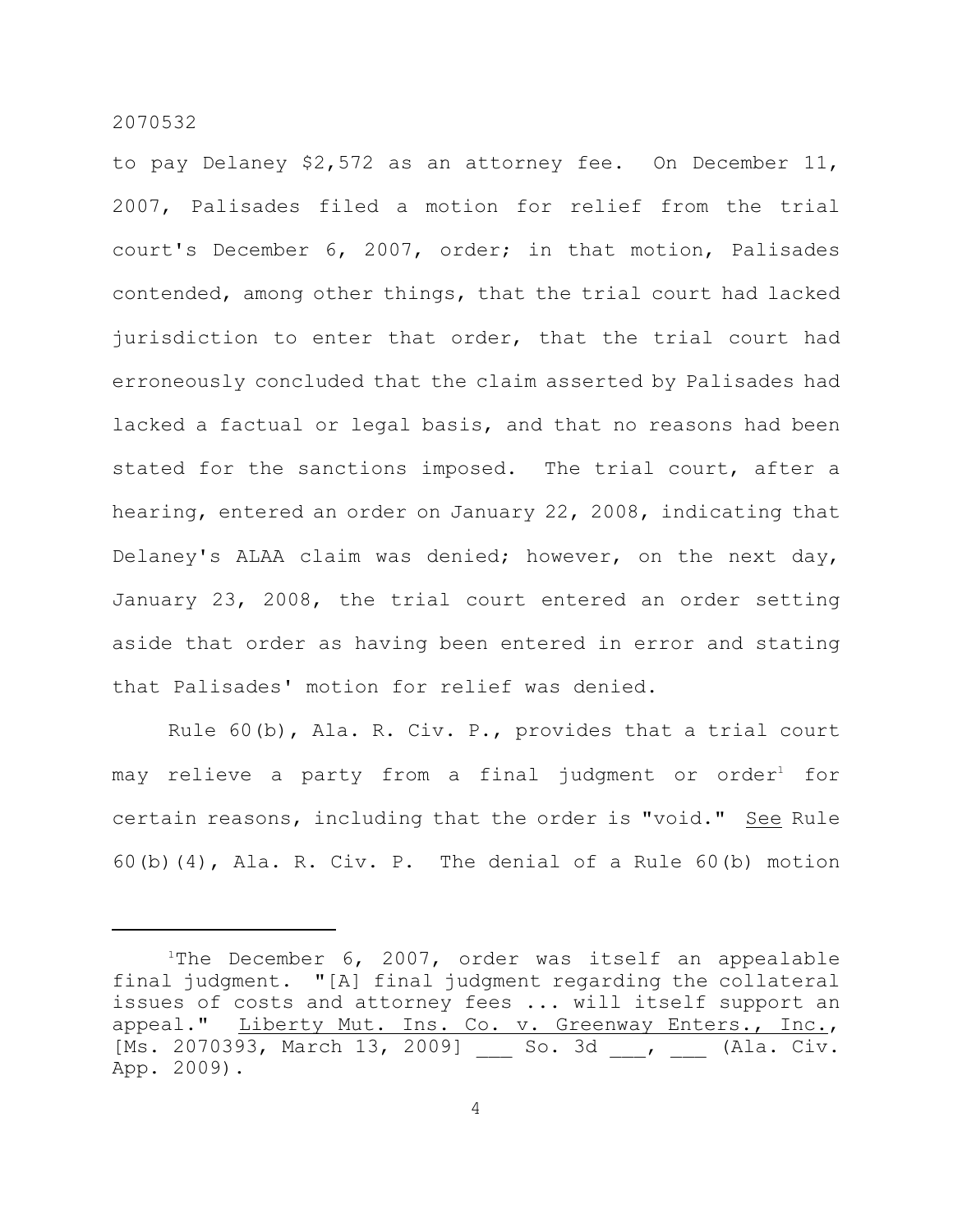is appealable, see Food World v. Carey, 980 So. 2d 404, 406 (Ala. Civ. App. 2007), but an appeal from such a denial presents for review only the propriety of that denial; thus, when a motion for relief, such as that filed in this case, attacks an order as being void, the controlling inquiry may be stated as follows: "If the judgment is void, it is to be set aside; if it is valid, it must stand." Smith v. Clark, 468 So. 2d 138, 141 (Ala. 1985).

Under Ala. Code 1975, § 12-19-272(a), a part of the ALAA, a trial court determining that a claim or a defense in a civil action has been asserted without substantial justification is to assess against the offending party or attorney reasonable attorney fees and costs "as part of its judgment." Decisions of both this court and the Alabama Supreme Court have interpreted that portion of the ALAA as requiring either that an award of sanctions under the ALAA be included in the trial court's final judgment or that jurisdiction to decide the matter of ALAA sanctions be expressly reserved by the trial court in the judgment or a proper postjudgment amendment thereto. See Casey v. McConnell, 975 So. 2d 384, 388-89 (Ala. Civ. App. 2007); Langham v. Wampol, 902 So. 2d 58, 68-69 (Ala.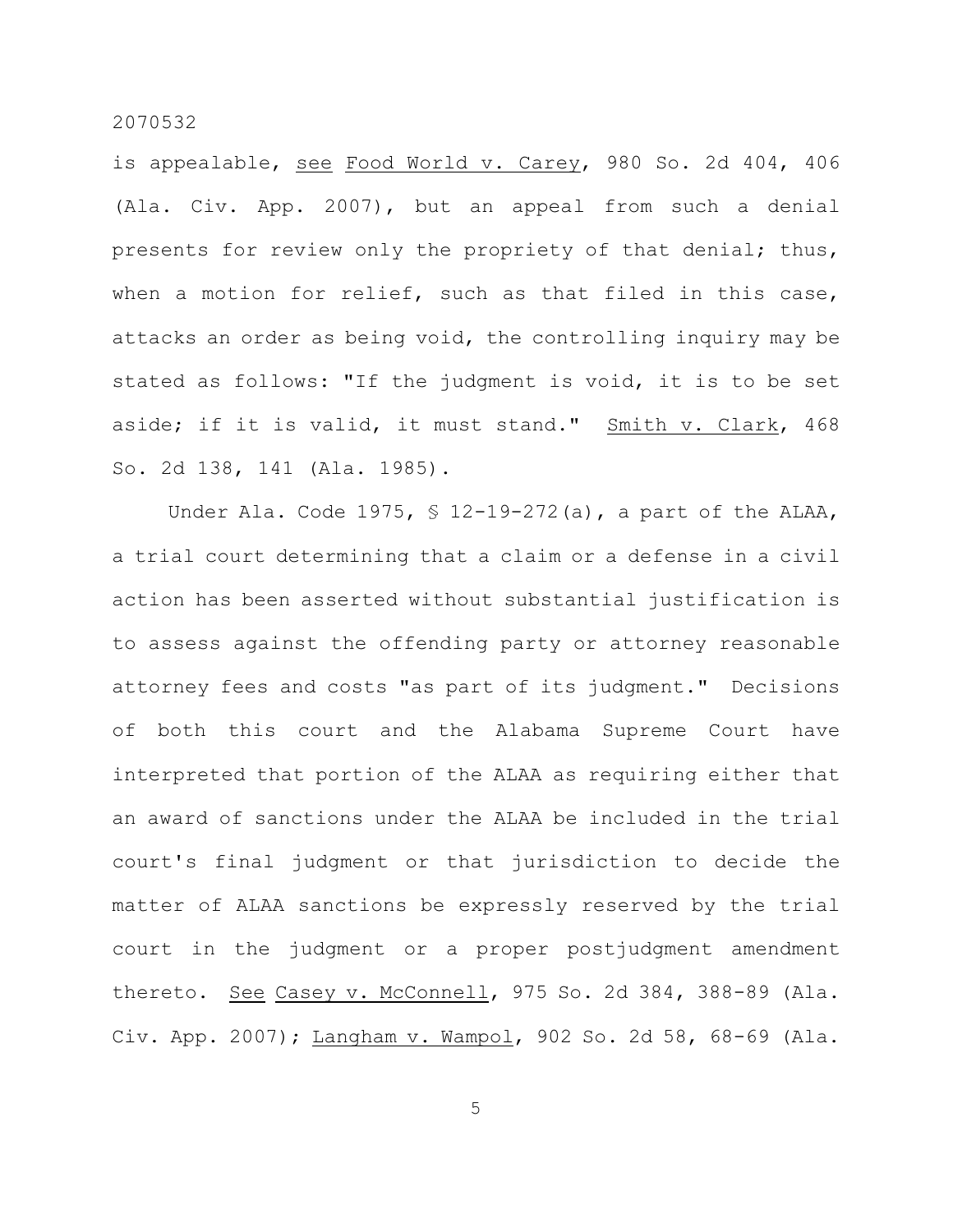Civ. App. 2004); Donnell Trucking Co. v. Shows, 659 So. 2d 667, 669 (Ala. Civ. App. 1995); Baker v. Williams Bros., Inc., 601 So. 2d 110, 112 (Ala. Civ. App. 1992); and Gonzalez, LLC v. DiVincenti, 844 So. 2d 1196, 1202 (Ala. 2002).

In this case, as in Langham, a defendant's motion seeking ALAA sanctions "was pending when the trial court entered the summary judgment, and, when the trial court entered the summary judgment, it made no mention of reserving jurisdiction for a determination of attorney fees." 902 So. 2d at 69. Moreover, Delaney did not, as the defendant in Casey did, timely seek an amendment to the final judgment on the merits. 975 So. 2d at 389. Thus, as we did in Langham, we hold that the trial court in this case "did not have jurisdiction to award attorney fees after it had entered a summary judgment." 902 So. 2d at 69. The trial court's December 6, 2007, order was therefore void for lack of subject-matter jurisdiction and should have been vacated by that court in response to the motion for relief filed by Palisades.

The trial court's order of January 23, 2008, denying the motion for relief filed by Palisades was erroneously entered. We reverse that order, and we remand the cause for the trial